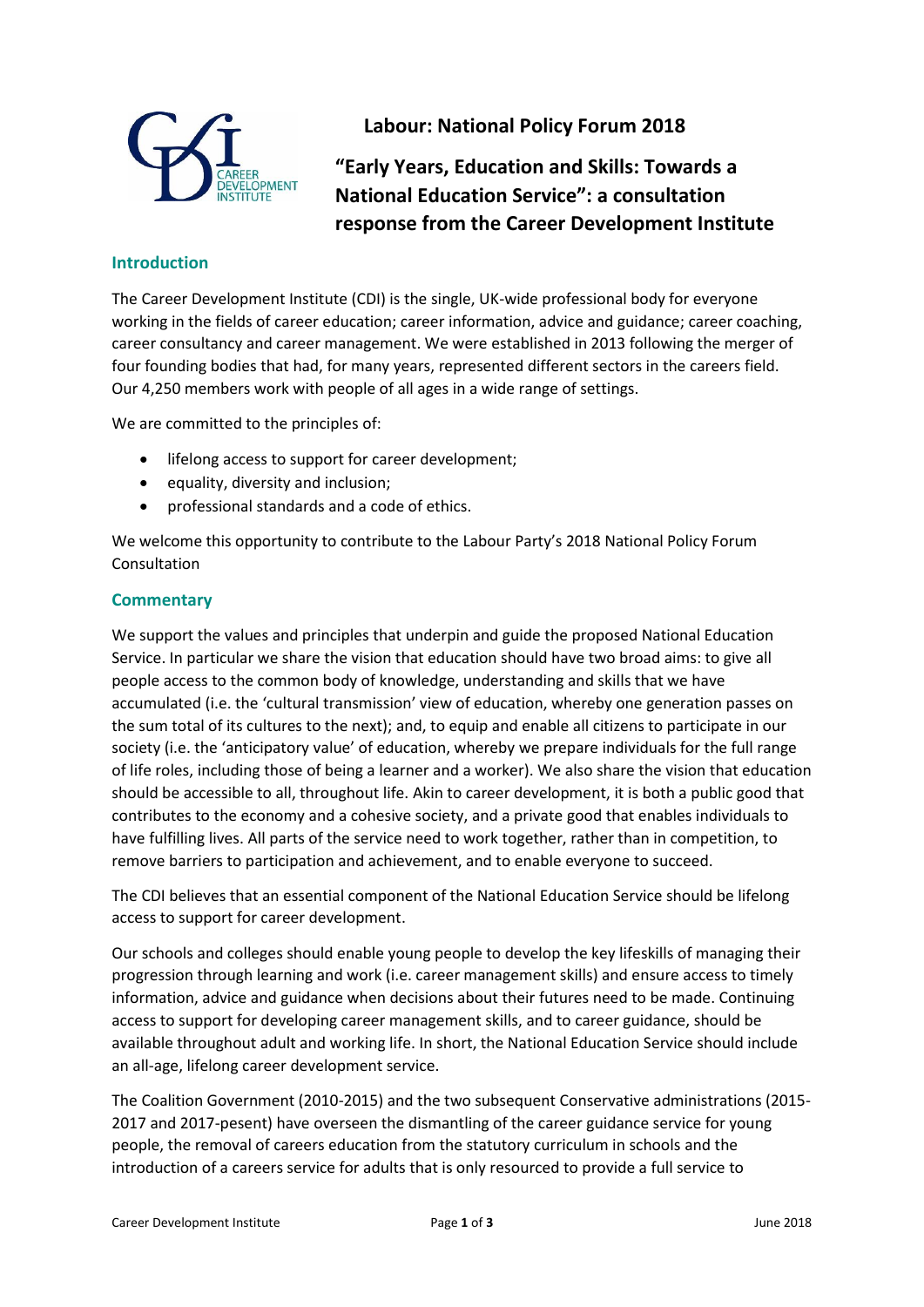particular groups of clients. **The CDI would expect a Labour government to introduce a fully-funded all-age career development service, available to all young people and adults on a lifelong basis, and to not only reinstate the statutory duty to provide careers education for all young people in Years 7 to 11 in secondary schools but also to extend the duty to include all students up to the age of 18, in schools, colleges and work-based training.**

## **Consultation questions**

Our responses to the ten consultation questions are set out in the table that follows. We have confined our remarks to issues that relate to career development. We would be pleased to discuss these issues further with representatives of the Labour Party.

| Question                                                                                                                                                                                                           | <b>CDI response</b>                                                                                                                                                                                                                                                                                                                                                                                                                                                                                                                                                          |
|--------------------------------------------------------------------------------------------------------------------------------------------------------------------------------------------------------------------|------------------------------------------------------------------------------------------------------------------------------------------------------------------------------------------------------------------------------------------------------------------------------------------------------------------------------------------------------------------------------------------------------------------------------------------------------------------------------------------------------------------------------------------------------------------------------|
| What should a National Education Service<br>be for and what values should it and the<br>draft charter embody?                                                                                                      | The National Education Service should help all<br>individuals to build successful and fulfilling careers,<br>and to contribute positively to the economy and<br>society. It should embody the values of equality of<br>access and lifelong learning.                                                                                                                                                                                                                                                                                                                         |
| What amendments, if any, should be made<br>to the principles outlined in the draft<br>charter for the National Education Service?                                                                                  | We would like to see an explicit reference to lifelong<br>access to career development support.<br>The Labour Party should create a new lifelong<br>career development service to provide lifelong                                                                                                                                                                                                                                                                                                                                                                           |
|                                                                                                                                                                                                                    | access to career development support.                                                                                                                                                                                                                                                                                                                                                                                                                                                                                                                                        |
| What additional principles should be<br>considered for the charter of the NES?                                                                                                                                     | To elaborate on the previous point, we would like to<br>see explicit references to lifelong access to career<br>information, advice and guidance, to support for<br>developing career management skills in schools and<br>new mid-life careers reviews introduced for adults.                                                                                                                                                                                                                                                                                                |
| What barriers currently exist to<br>cooperation between education<br>institutions, and what steps can be taken<br>to remove them and ensure that<br>cooperation is a central principle of our<br>education system? | The organisation and funding of the current system<br>encourages schools to compete, both with each<br>other and also with colleges, for students rather<br>than focussing on what is in the best interests of the<br>young person. There is also an increasingly<br>anachronistic barrier of making a transition at 16,<br>halfway through the 14-19 phase of education.<br>A fundamental and radical reform of the system is<br>required. In the meantime, it is vital that all young<br>people have access to good quality career guidance<br>to surmount these barriers. |
| Through which channels and mechanisms<br>should the public be able to hold<br>educational institutions to account, and<br>how should this vary across different<br>educational bodies?                             | A key reform that is needed is to amend the<br>performance tables so that equal attention is paid<br>to progression and destination data, and to<br>examination results. It would also be advisable to<br>ask that destinations into vocational opportunities,<br>including apprenticeships are recorded first, i.e.<br>ahead of higher education destinations.                                                                                                                                                                                                              |